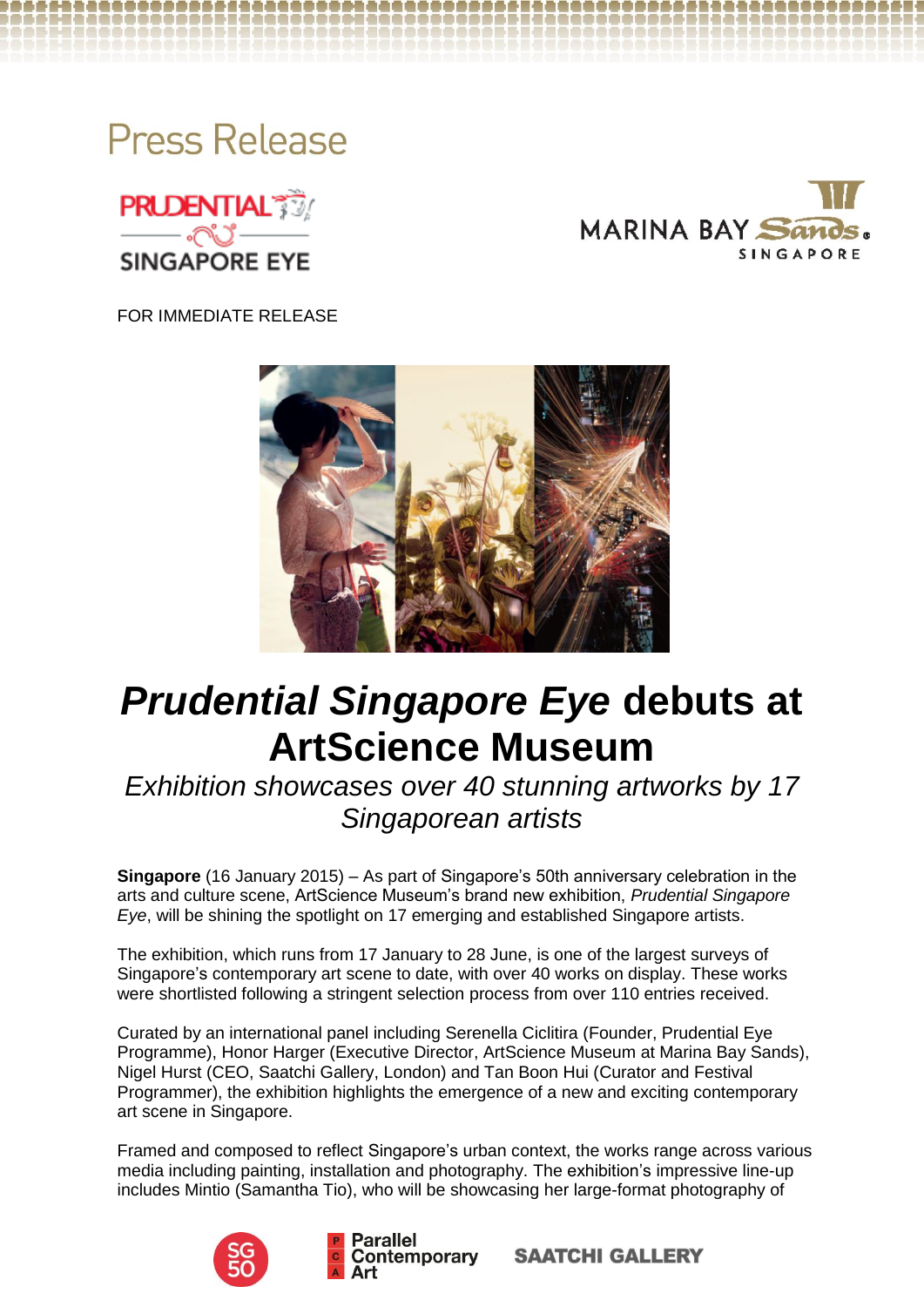



Singapore and other Asian cities from her *Concrete Euphoria* and *Conveyance* series. The common thread of urban context is also evident in Adeline Kueh's *En Passant*, a photography series taken in the old Tanjong Pagar train station which ceased operations in 2011. *En Passant* evokes a sense of nostalgia, whilst exploring the fleeting nature of time and place, in a changing city.

Other works on display include several large-scale interactive installations including *3D Tic-Tac-Toe* by Angela Chong and Lee Wen's *Ping Pong Go-Round III*. These installations offer a reinterpretation of familiar childhood games and their multi-player nature offers the public a platform to interact with one another, opening multiple possibilities for broader dialogue. Visitors will also be intrigued by the formalist and abstract works pursued by artists Kumari Nahappan, Jane Lee and Jeremy Sharma, where the ideas and the evocation of mood take precedence.

Professor Chan Heng Chee, Chairman of the National Arts Council, Singapore said: "As Singapore turns 50, the launch of the *Prudential Singapore Eye* exhibition is an ideal opportunity to celebrate the best of Singapore's contemporary artists, look back at their diverse practices and appreciate their creations. This is one of the highlight events of Singapore Art Week. The exhibition is a strong reminder that Singapore is a vibrant art destination and hub and a "must visit" stop. I thank the organisers and partners for their work and look forward to both the exhibition and the book on our artists, which I am sure will be a rich resource."

David Ciclitira, Founder of Prudential Eye Programme said: "I am delighted that *Prudential Singapore Eye* kicks off the celebrations of the island's 50th anniversary celebrations. It is a timely moment to look in depth at what Singapore's richly talented array of contemporary artists is producing."

Honor Harger, Executive Director of ArtScience Museum commented: "We are excited to be partnered on this important exhibition which celebrates the strength and diversity of contemporary practice in Singapore. As the institution that sits at the intersection of art, science and technology, ArtScience Museum is proud to present work by some of the most innovative artists working in Singapore today. Working with painting, sculpture, photography, interactive media, games, and even scientific visualisation, the artists in Prudential Singapore Eye show just how vibrant the local art ecosystem is. ArtScience Museum is delighted to support this work and share it with audiences in Singapore and beyond."

Tomas Urbanec, Chief Executive Officer of Prudential Singapore said: "Prudential has been privileged to be a part of Singapore for 84 years, and we are proud to be celebrating with Singapore in this Golden Jubilee year. Prudential Singapore Eye showcases the diversity and creativity of this dynamic nation, and though our partnership with the British Council, we aim to deliver a creative education programme that engages both students and educators, nurturing creative talent in the country for decades to come."

Nigel Hurst, Saatchi Gallery CEO commented: "This is the fifth major collaboration between Parallel Contemporary Art, Prudential and the Saatchi Gallery. We are delighted to be



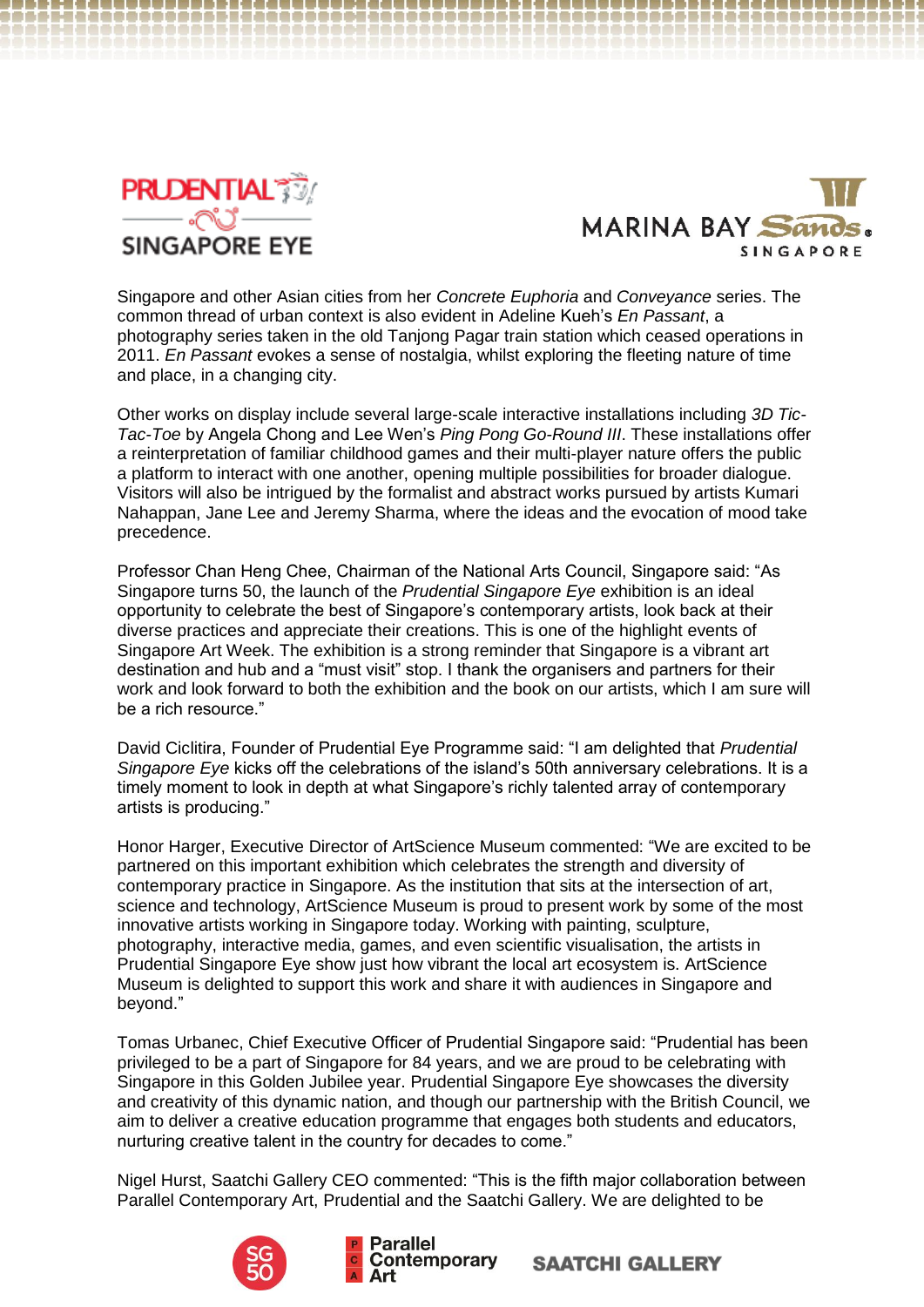



working with our partners in our ongoing endeavour to provide a platform highlighting new art in Asia. This project at ArtScience Museum provides a unique showcase for artists emerging in Singapore to bring their work to the attention of a wider international audience."

# **Singapore Eye book**

In another first for Singapore's art scene, 62 Singaporean artists and their works will also be documented in a book, *Singapore Eye: Contemporary Singapore Art*. Edited by Serenella Ciclitira, the book aims to be a visual reference publication and a key resource on Singapore's contemporary art. To further promote arts education, over 300 copies of *Singapore Eye* will be donated to local schools, institutes and libraries.

Speaking of the latest Eye book, Serenella Ciclitira commented: "I very much hope and believe that the book accompanying the exhibition will provide a long-lasting legacy for curators, researchers, students and artists long after Singapore Eye finishes its run. It's been a really rewarding experience discovering and presenting the work of artists from this exciting new art scene."

# **Exhibits by** *Prudential Eye Awards* **nominees**

Exhibited as part of *Prudential Singapore Eye,* from 17 January to 31 March, are works from 18 most promising Asian artists who are nominated for the second edition of *Prudential Eye Awards*. While the former exhibition focuses in depth on the profile of Singaporean artists, the latter explores the works of artists who work across Asia and are on the cusp of gaining a significant international profile through the Prudential Eye Programme. These artists will be vying for the highly sought-after prize of 'Emerging Artist of the Year', to be determined at the Prudential Eye Awards Ceremony on 20 January 2015.

## *Prudential Singapore Eye* **mobile application**

An informative *Prudential Singapore Eye* mobile application is also specially developed to provide visitors with more information about each artist and their artwork. The free application, *"Singapore Eye"*, can be downloaded from the iTunes and Google Play from 23 January.

## **Free entry**

In a first such initiative at ArtScience Museum, visitors can enjoy free entry to the exhibition every first Monday of each month, starting 2 February. This is made possible with support from Prudential. In addition, pre-booked school groups including pre-schools, primary, secondary and tertiary institutions, can also visit *Prudential Singapore Eye* (for self-guided tour only) for free, beginning 19 January. These initiatives are aimed to further engage school going children as well as the public and raise their awareness about the outstanding work created by the local art community



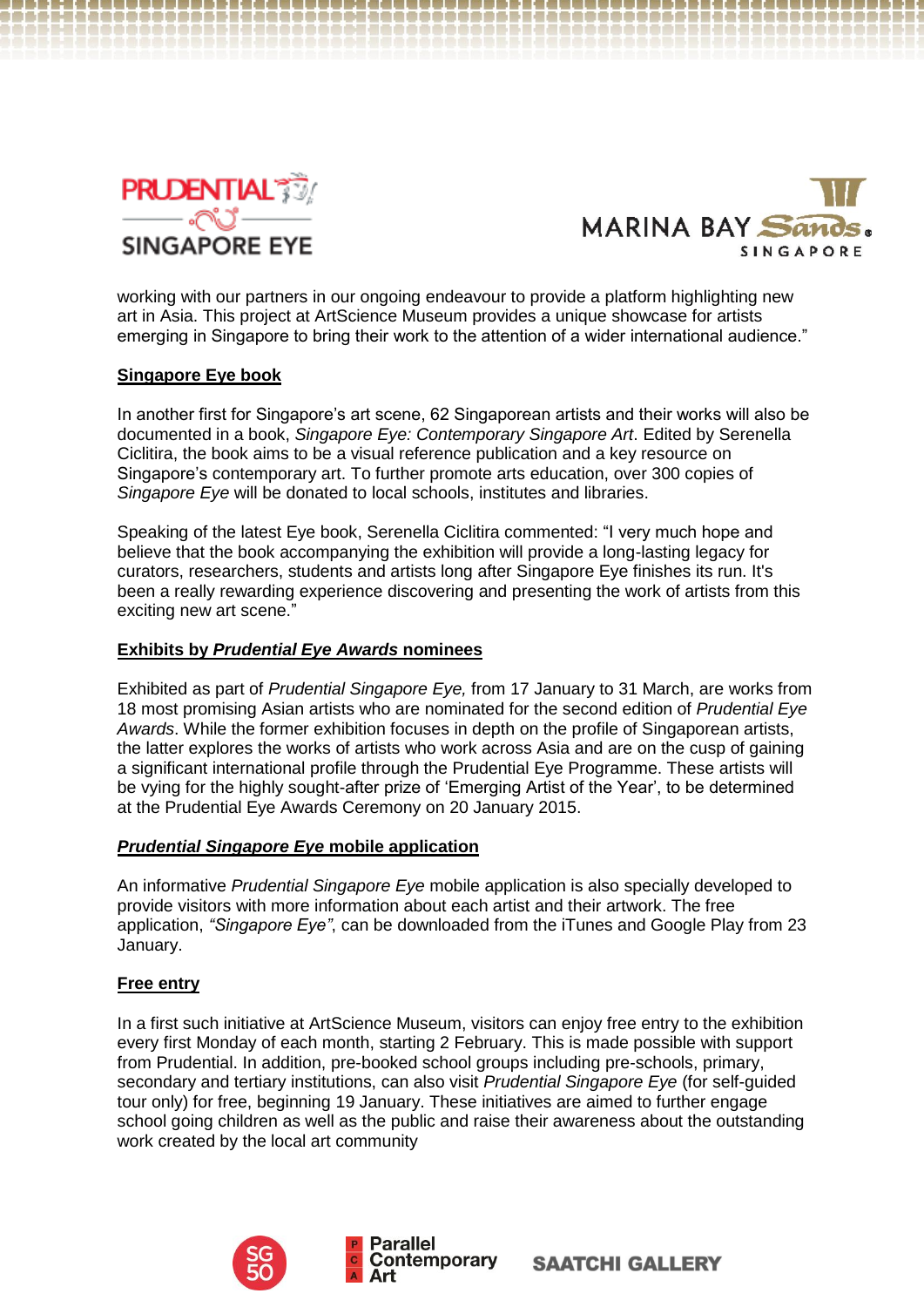



------------------------------

# **Creative Education Programme**

,,,,,,,,,,,,,,,,,,,,,,,,,,,,,,,,,,,

Complementing the exhibition will be an education programme developed by the British Council in unison with Prudential and ArtScience Museum, which will reach out to secondary school students, teachers and tertiary education institutions.

Katelijn Verstraete, Director Arts, British Council, East Asia, said: "This programme brings together the British Council's skills and expertise across Education and Arts. For nearly 80 years we have helped people from all over the globe to learn and have been connecting Artists and Institutions to expand their practice and widen the conversation with their audiences. With the modern world putting more and more emphasis in entrepreneurialism, creativity and innovation, we believe we can respond to this, through utilising the arts to support and encourage young people to nurture these 21st Century skills."

# **Highlights of the Opening Weekend (17 and 18 January)**

During the exhibition's opening weekend, visitors will get the opportunity to hear from one of the curators, Honor Harger as she will be conducting a complimentary guided tour for *Prudential Singapore Eye*.

**Curator Guided Tour (***Beginning at the first gallery of Prudential Singapore Eye)*:

17 Jan, 3pm: Conducted by Honor Harger

## **Artists at Work**

Visitors who wish to discover how artists work behind-the-scenes to put together an exhibition, two of the *Prudential Eye Awards* nominees, Hannah Bertram and Mithu Sen, will be putting on the final touches on their site-specific installations *in situ* during the opening weekend.

For more information on additional programming for Prudential Singapore Eye and ticket prices, please visit [www.marinabaysands.com/ArtScienceMuseum](http://www.marinabaysands.com/ArtScienceMuseum)

*###*

## **About Prudential Eye Programme**

Established in 2008 by David and Serenella Ciclitira and sponsored by the region's leading life insurer and asset manager Prudential, the Prudential Eye Programme is an initiative that nurtures artistic talent. The programme aims to develop arts infrastructure in territories where this is lacking, in order to provide artists with the platforms, support and recognition they need to develop their careers. It works to build networks and opportunities for artists and galleries through strategic partnerships and a variety of platforms.

Previous projects from the Prudential Eye Programme include *Korean Eye* (2009 to 2012), *Indonesian Eye*  (2011), *Hong Kong Eye* (2013) and *Prudential Malaysian Eye* (2014): a series of international touring exhibitions and publications providing emerging Asian artists with opportunities to showcase their work. To date, the programme has held 18 exhibitions worldwide, which have been viewed by over two million people.



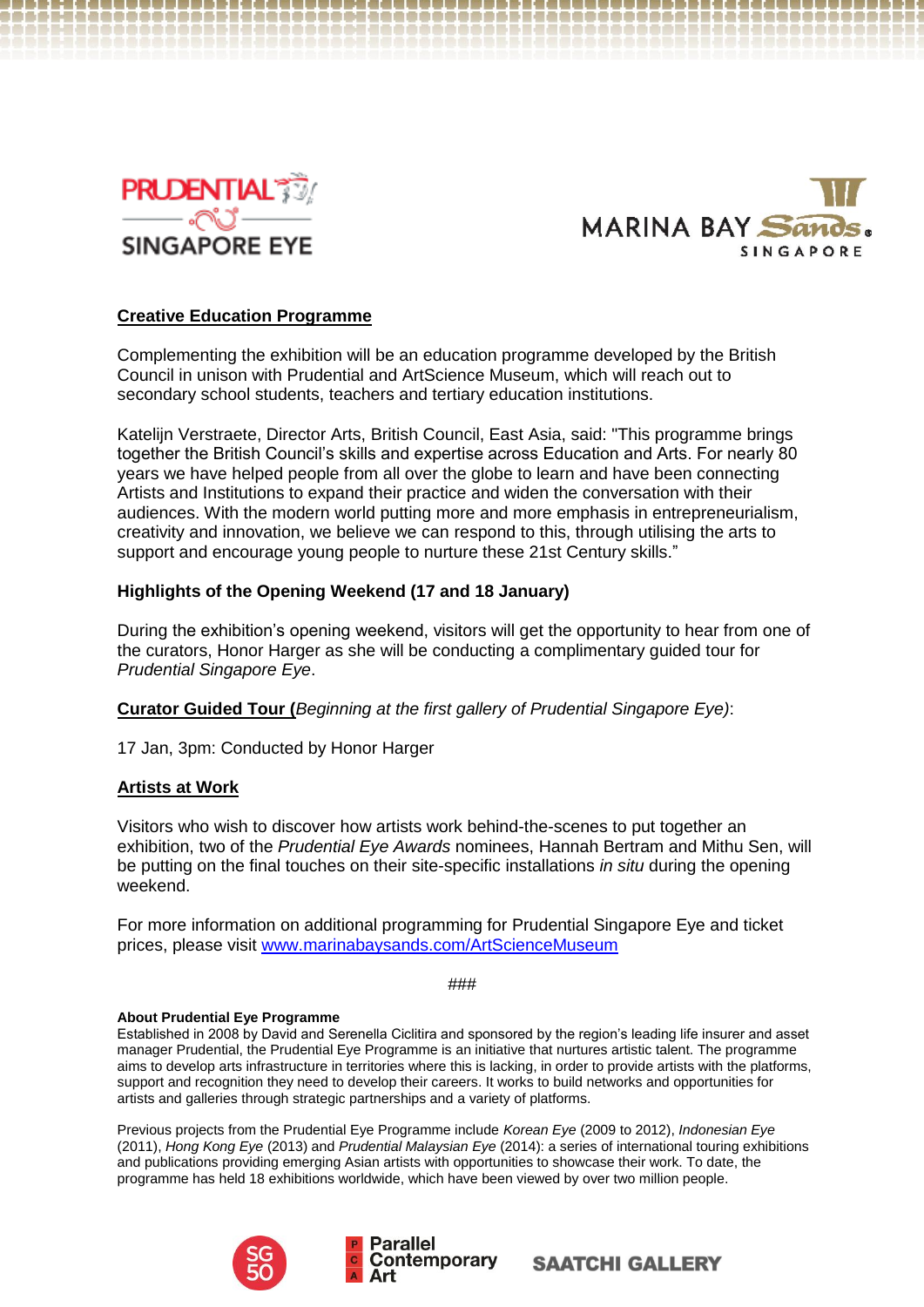



In January 2014, the Prudential Eye Programme launched the *Prudential Eye Awards* in Singapore, honouring the accomplishments of emerging artists throughout greater Asia and launching a creative education programme with the British Council. The exhibition accompanying the second edition of *Prudential Eye Awards* will concurrently with *Singapore Eye* at the ArtScience Museum.

## **About Parallel Contemporary Art**

Parallel Contemporary Art is a not-for-profit organisation dedicated to supporting emerging artists across the world. It was founded by David and Serenella Ciclitira who have been collectors and patrons of contemporary art for over two decades. 23 years ago, as part of their commitment to supporting emerging artists, they founded two annual awards at the Royal College of Art, London; the Parallel Prize for painting and the Serenella Ciclitira Scholarship for sculpture, both of which continue to provide valuable support and stipends for graduating fine artists. Through their love of travel and discovering new artistic talent, they realised young artists in many parts of Asia were under supported and going unnoticed. To help develop the careers of these emerging Asian artists, they launched the Prudential Eye Programme, an initiative that nurtures worldwide artistic talent.

#### **About Marina Bay Sands Pte Ltd**

Marina Bay Sands is the leading business, leisure and entertainment destination in Asia. It features large and flexible convention and exhibition facilities, 2,560 hotel rooms and suites, the rooftop Sands SkyPark, the best shopping mall in Asia, world-class celebrity chef restaurants and an outdoor event plaza. Its two theatres showcase a range of leading entertainment performances including world-renowned Broadway shows. Completing the line-up of attractions is ArtScience Museum at Marina Bay Sands, which plays host to permanent and marquee exhibitions. For more information, please visit [www.marinabaysands.com](http://www.marinabaysands.com/)

#### **About ArtScience Museum**

ArtScience Museum at Marina Bay Sands is Southeast Asia's leading cultural institution that explores the interrelationship between art, science, technology and culture. Featuring 21 galleries totaling 50,000 square feet, the iconic lotus-inspired building has staged major exhibitions by some of the 20th century's key artists, including Salvador Dalí, Andy Warhol and Vincent Van Gogh, as well as major exhibitions which explore aspects of scientific history.

#### **About Saatchi Gallery**

The Saatchi Gallery was founded in 1985 with the aim of bringing contemporary art to as wide an audience as possible and make it accessible by providing an innovative platform for emerging artists to show their work. Over the last four years the Saatchi Gallery has hosted 15 out of the top 20 most visited exhibitions in London, according to The Art Newspaper's survey of international museum attendance, and is also ranked amongst the world's top five most liked museums on Facebook and Twitter by Museum Analytics. The Saatchi Gallery's website has become a global meeting place for people interested in contemporary art. Entry to all exhibitions at the Saatchi Gallery is free[. www.saatchigallery.com](http://www.saatchigallery.com/).

#### **About Prudential Corporation Asia**

Prudential Corporation Asia is a business unit of Prudential plc (United Kingdom)\*, comprising its life insurance operations in Asia, and its asset management business, Eastspring Investments. It is headquartered in Hong Kong.

Prudential is a leading life insurer that spans 13 markets in Asia, covering Cambodia, China, Hong Kong, India, Indonesia, Japan, Korea, Malaysia, The Philippines, Singapore, Taiwan, Thailand and Vietnam. Prudential has a robust multi-channel distribution platform providing a comprehensive range of savings, investment and protection products to meet the diverse needs of Asian families.

*\*Prudential plc is incorporated in England and Wales, and its affiliated companies constitute one of the world's leading financial services groups. It has been in existence for 166 years and has £457 billion in assets under management (as at 30 June 2014). Prudential plc is not affiliated in any manner with Prudential Financial, Inc, a company whose principal place of business is in the United States of America.*

#### **About Prudential Assurance Company Singapore (Pte) Limited (Prudential Singapore)**

Prudential Singapore, an indirect wholly-owned subsidiary of UK-based Prudential plc, is one of the top life insurance companies in Singapore. We have been serving the financial and protection needs of Singaporeans